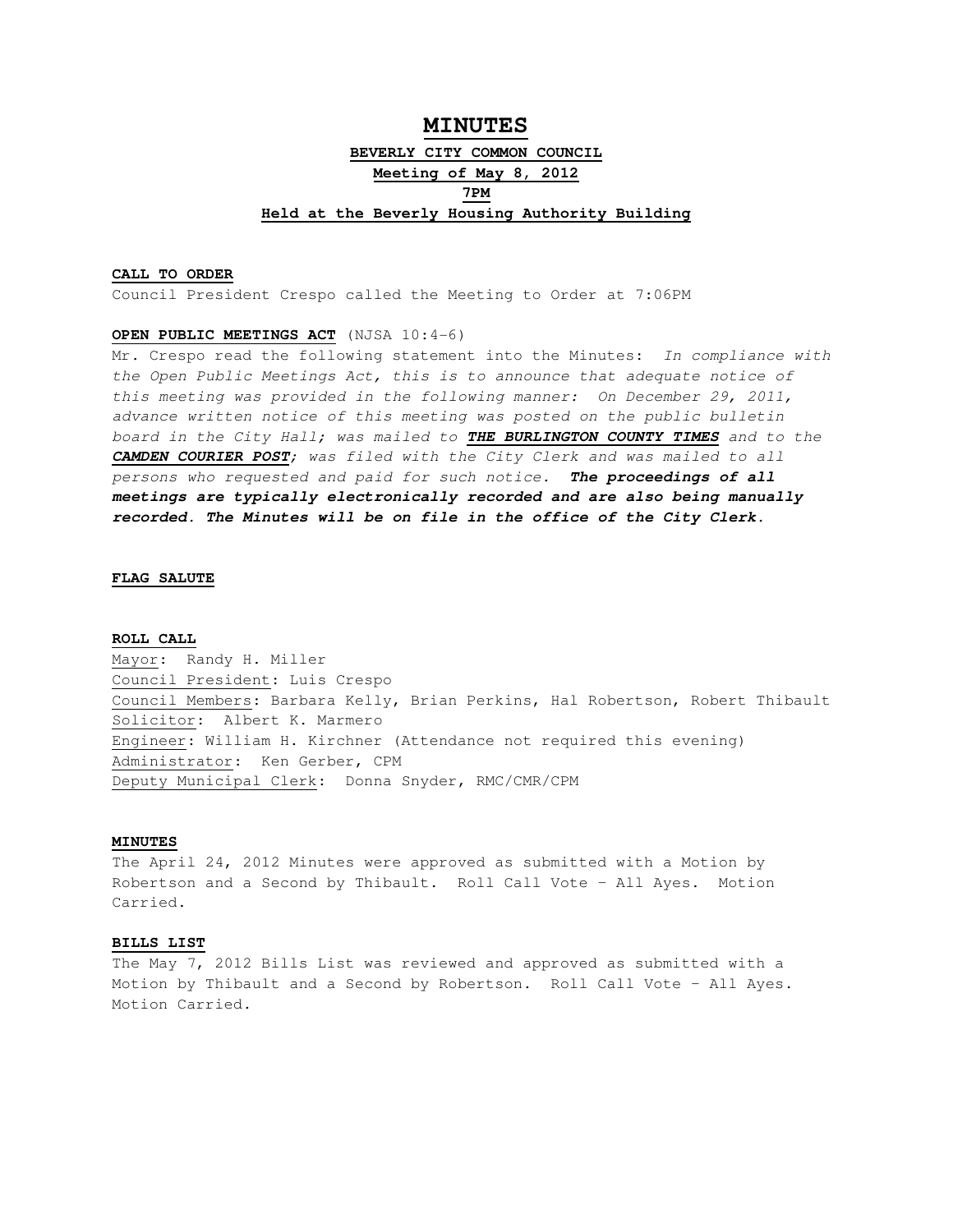## **RESOLUTIONS**

#### **RESOLUTION 2012-138**

**A** Resolution appointing **Jeanne Buffarini** as a Temporary Beverly City School Crossing Guard, in accordance with current CWA stipulations. **NOTE: RESOLUTION 2012-138 WAS REMOVED FROM THE AGENDA BY THE ADMINISTRATOR AS THE APPLICANT IS NO LONGER AVAILABLE.** 

## **CONSENT AGENDA: RESOLUTIONS 2012-139 AND 140**

RESOLUTIONS 2012-139 and 140 were approved with a Motion by Thibault and a Second by Robertson. Roll Call Vote – All Ayes. Motion Carried.

# **RESOLUTION 2012-139**

 A Resolution appointing **Jessie Egley** as a Temporary Beverly City School Crossing guard, in accordance with current CWA stipulations.

# **RESOLUTION 2012-140**

 A Resolution appointing **Harriet Alkins** as a Temporary Beverly City School Crossing Guard, in accordance with current CWA stipulations.

## **RESOLUTION 2012-141**

A Resolution authorizing **Release of Lien** (RCA-Mt. Laurel) on the property known as Block 57/Lot 1, 200 Cooper Street, Beverly, NJ 08010.  **NOTE: RESOLUTION 2012-141 WAS REMOVED FROM THE AGENDA BY THE COUNCIL PRESIDENT FOR FURTHER RESEARCH.** 

# **NEW BUSINESS**

Mr. Thibault commented on the new Clean Community Group for next year's budget, combining the old and the new. Also, a Code Enforcement and Shared Services with Willingboro would be discussed tonight in Executive Session relative to contracts. The Traffic Study for Bentley Avenue at \$1,000. Has a review still pending. Mr. Thibault stated that if we were going to attempt to sell the air-conditioning unit from downstairs that it needs to be looked at as the lines have to be sealed so as not to be worthless. He also questioned whether the dollars to be received for "Scrap Metal" would be shown as "Miscellaneous Revenue". Mr. Crespo stated that he will check with the CFO.

#### **OLD BUSINESS**

Website Update: The Clerk advised that meetings were held with Coded Systems out of Spring Lake, NJ and General Code out of Rochester, NY. Additional info is being provided so more accurate estimates can be given to the City. As soon as these are received, both proposals will be presented to Council for review.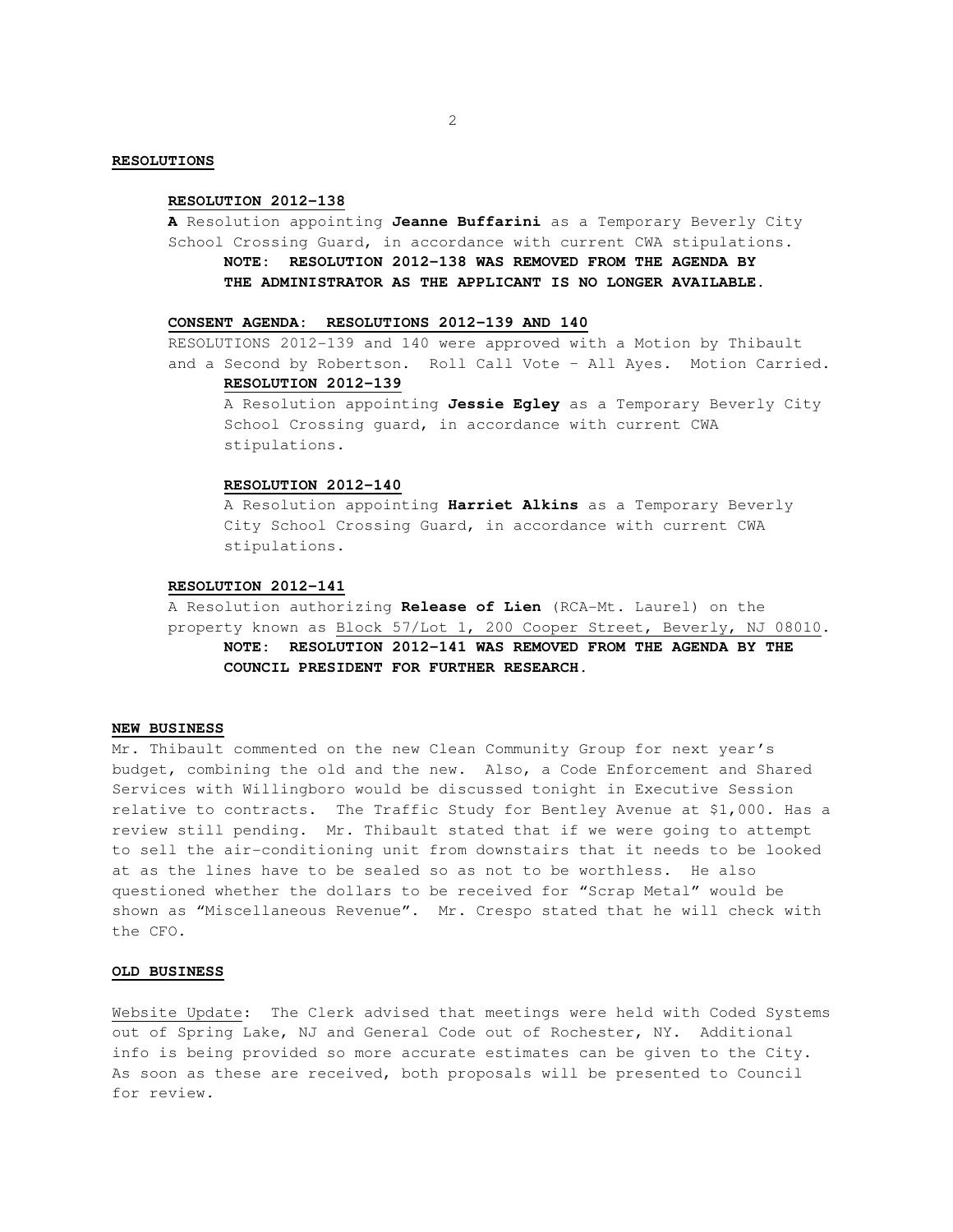**Phone System Update**: Mr. Gerber advised that the process of new phone installation would begin Friday.

# **CORRESPONDENCE**

Correspondence was read into the Minutes by Mayor Miller. He stated that a letter from the NJ Planning Office advised that all Planning Board of Adjustment members who had taken the classes had passed with flying colors. The Mayor received a letter from DCA stating that Beverly has fulfilled the requirements for the ADA Grant for City Hall relative to all aspects of the project. Regarding the "Delanco Dunes Project", the State is continuing a claim to a portion of the property and it's in continuing in litigation.

## **COMMENTS/REPORTS**

**MAYOR** - N/A at this time.

**ADMINISTRATOR** – See Above re Phones.

## **SOLICITOR**

 Mr. Marmero commented that other than his comments reserved for Executive Session, that this past week was "Municipal Clerks' Week" and he wished to thank Municipal Clerk Donna Snyder for a job well done.

**ENGINEER** – N/A

## **COUNCIL MEMBERS**

Mr. Robertson reported on the "Clean Community Day" held in Beverly on Saturday, May 5, 2012. It was a small turnout but much was accomplished including cleanup along the Parade route, in the Parks, and around the School. Another such day will be had this coming Fall. He additionally reported that the Clerk had been in touch with two companies for the Recodification process indicating an initial "eyeball" approximate price range between \$13,000 - \$22,500.

Ms. Kelly advised that the Parade is progressing. They still need some more kid's groups to march that day. She was also advised that once the new Website is up and running, all employees and Council members will be receiving new E-Mail addresses.

**CLERK** – Nothing at this time.

3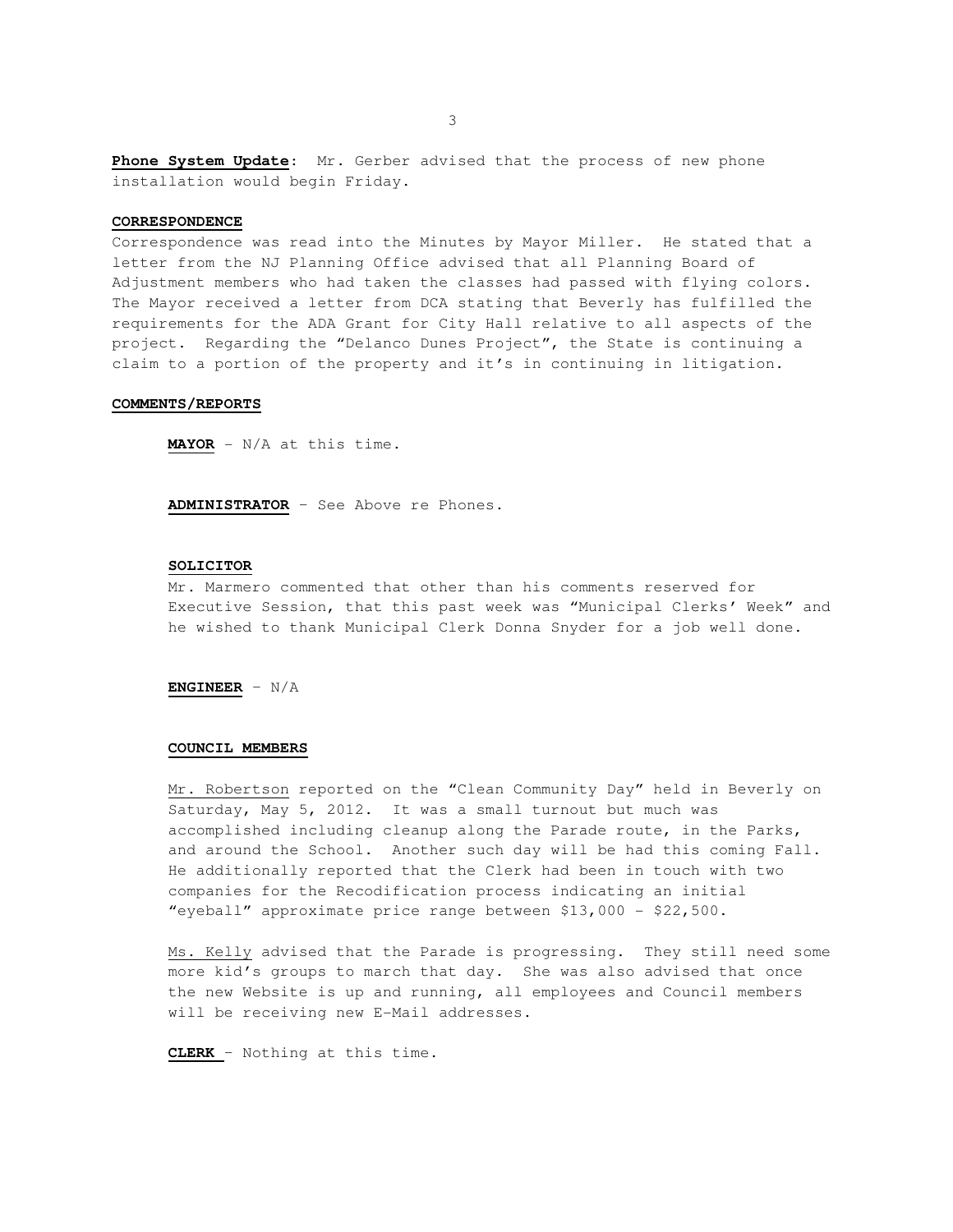## **PUBLIC COMMENT** – 7:31PM

This portion of the meeting provides the public with an opportunity to ask questions of City Council concerning the City, or to address questions to the Administrator/Director of Public Safety. **Please state your name and address for the record.** 

Public Comment was had by Residents Mark Schwedes; Ryan Atkinson; Mary Ellen Knudson. Discussion was had relative to the Beverly School Children not being able to march in the Parade as the Teachers don't want to take the time for same; that Recodification would be posted to the new Website with the Clerk as the liaison for same; updating the old Tax Map block and lots; Parks.

# **EXECUTIVE SESSION** – 7:50PM **Resolution 2012-142:**

A Resolution of the Common Council of the City of Beverly to hold Executive Session in accordance with the Open Public Meetings Act, P.L. 1975, Chapter 231, permitting the exclusion of the Public from a meeting in certain circumstances which the Governing Body deem now exist: Discussion to be had on Personnel, Litigation, and Contractual matters. Motion by Perkins; Second by Robertson. All in Favor. Motion Carried.

Motion to come out of Executive Session and back into Open Session by Perkins; Second by Kelly. All in Favor. Motion Carried.

**ACTION TAKEN AFTER EXECUTIVE:** \_\_\_\_X\_\_YES \_\_\_\_\_\_NO

## **RESOLUTION 2012-143**

 A Resolution approving "Summer Hours" for the Clerk's Office as follows: Effective June 1, 2012 through September 1, 2012 the Clerk's Office will be opened to the Public on TUESDAYS, WEDNESDAYS, AND THURSDAYS only, from 9AM-5PM. The Clerk's Office will be closed to the Public on MONDAYS and FRIDAYS. Operating a one-person office for over a year, Municipal Clerk Donna Snyder will still be present and working at City Hall five days a week, Monday through Friday, 9AM-5PM. However, having Mondays and Fridays without Public access will allow core responsibilities to remain current, organization projects already underway to be expedited, and a variety of update to be completed. Note that all other Municipal office schedules will remain the same. Additionally, the Administrator/Director of Public Safety will be readily available should the need arise. Motion to approve by Perkins; Second by Kelly. Roll Call Vote – All Ayes, except Thibault-No. Motion Carried.